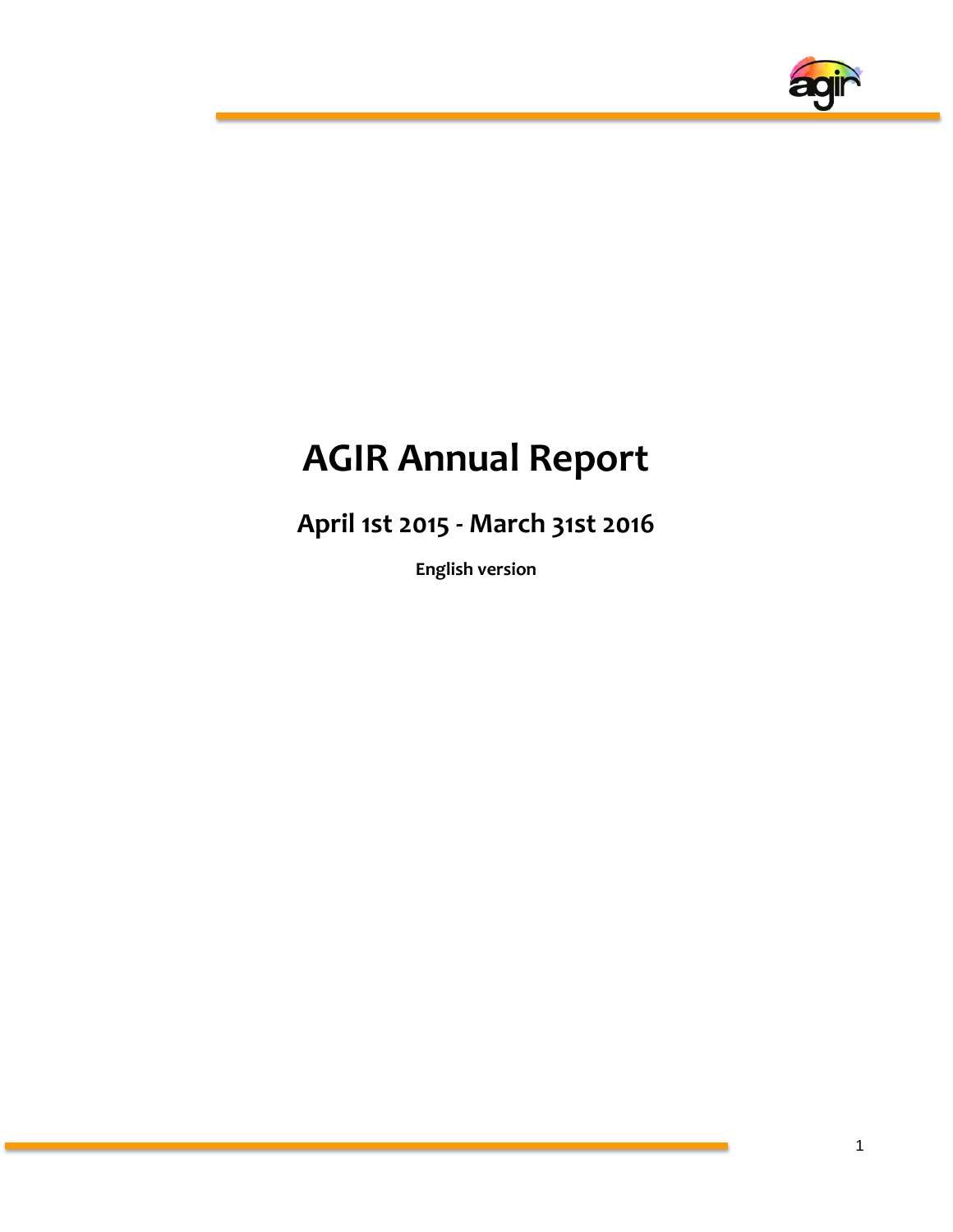

### **Acknowledgements**

This year, we could not have adhered to our mission, nor completed our daily activities, without the support of so many people and organizations that often remain invisible, even though they are crucial to our continued success. We would like to recognize the contribution of our board of directors, volunteers, members, social work stage student Cynthia Beaudry, as well as organizations like Arc-en-ciel d'Afrique, L'Astérisk, the Centre for Gender Advocacy and METISS. We would especially like to thank all of AGIR's supported members who had the courage to fight not only for full access to their fundamental rights, but also to freely live and love without fear. Thank you for allowing us to accompany you and to support you in your migration process and for reminding us that AGIR's mission remains pertinent and necessary.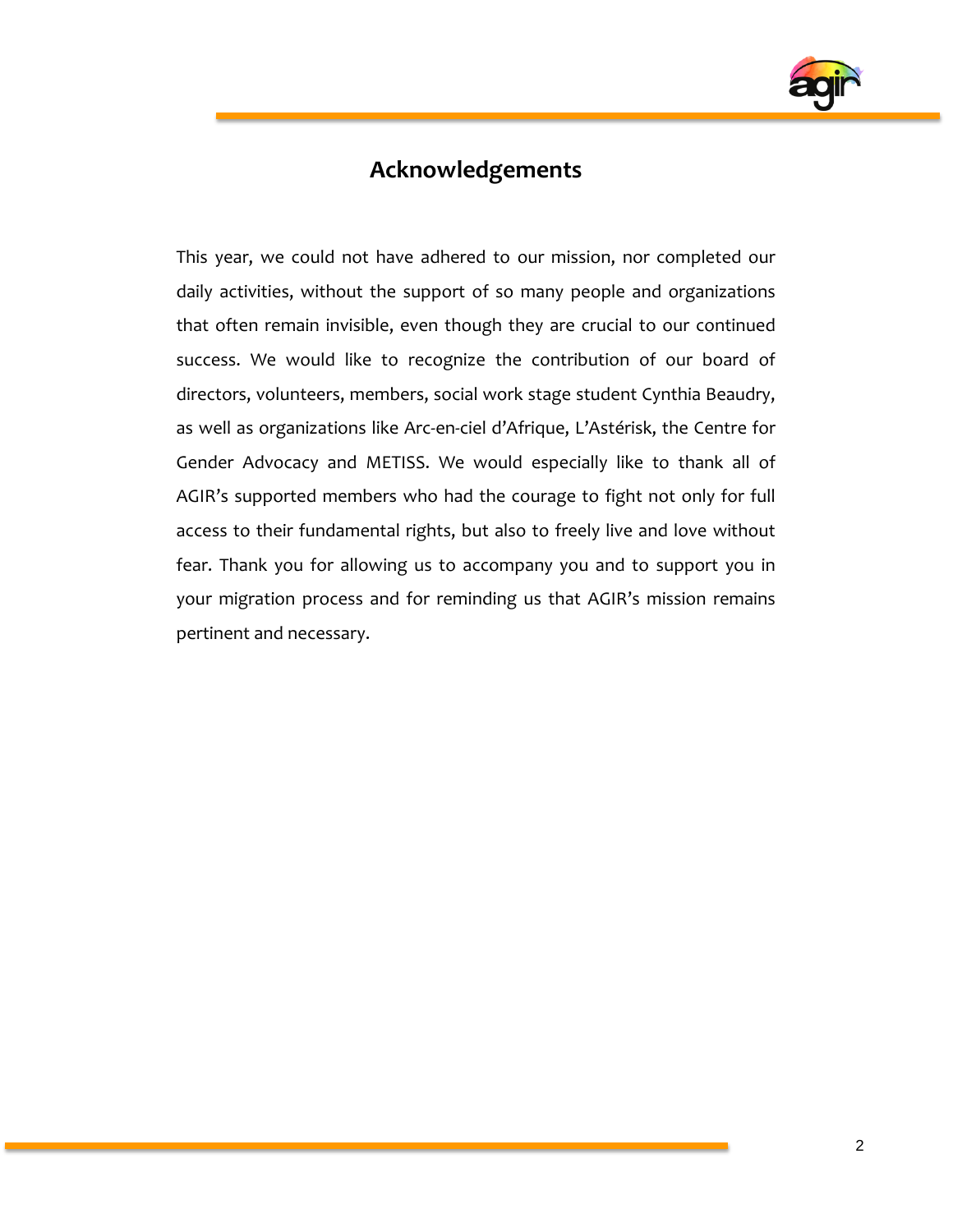

# **Introduction**

This report provides an overview of AGIR's activities from April 1st 2015 until March 31st 2016 (this time period is consistent with AGIR's fiscal year). AGIR activities include Board of Directors' general and sub-committee meetings, along with a summary of the various initiatives undertaken this year. This report provides an opportunity to present the various successes and challenges that AGIR encountered this year, and concludes with presenting our proposed action plan for the coming year. To begin, this report includes AGIR's "heart beat" (basis of unity) and a summary of last year's Annual General Meeting (AGM).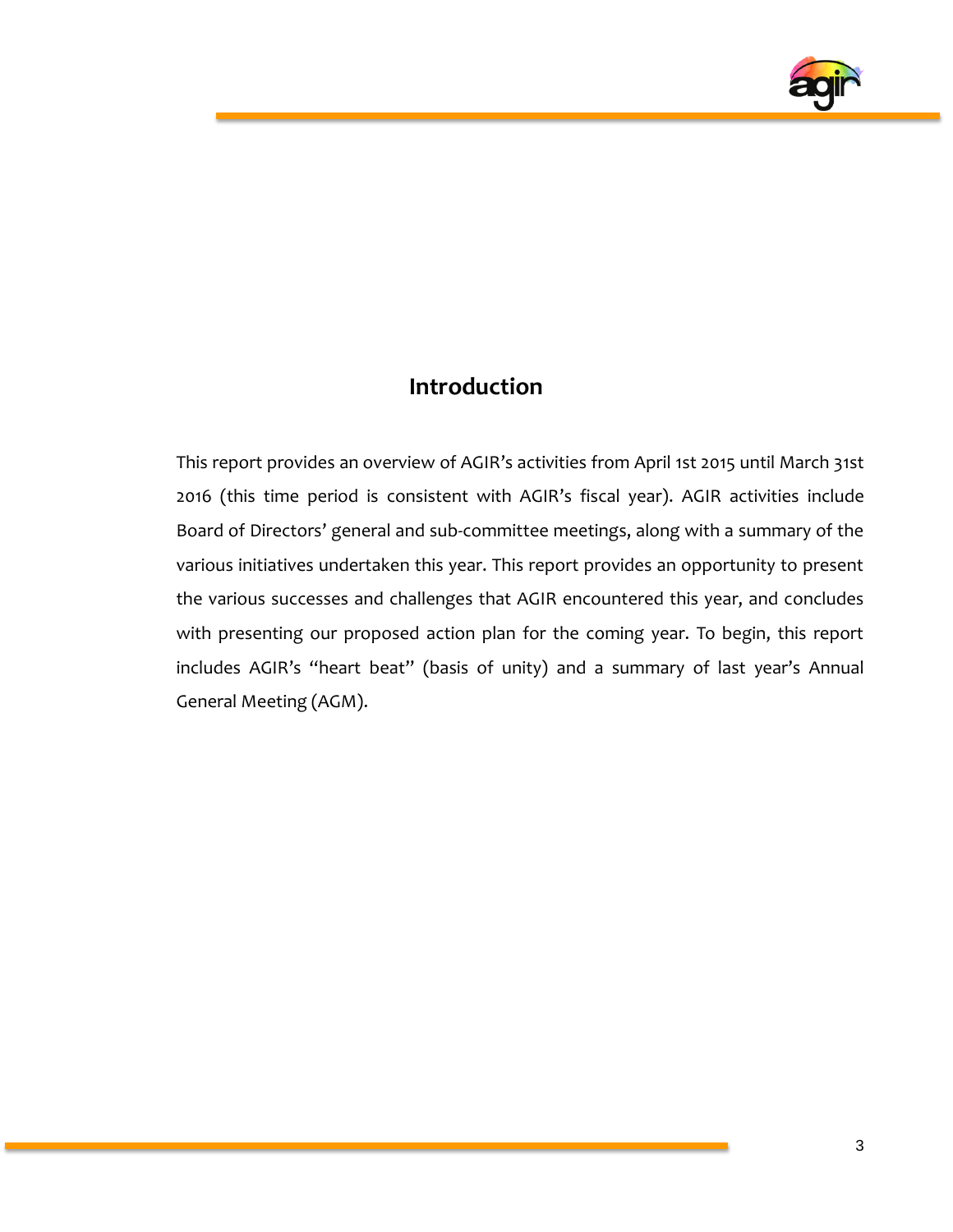

# **AGIR's Heartbeat (basis of unity)**

#### **Who we are**

- We believe everyone deserves to live a life free of violence, threat, fear and coercion.
- We believe that everyone is equal regardless of their migrant status.
- We believe in social, political and economic rights for all migrants.
- We believe all types of families have the right to stay together.
- We are aware of and working against systems of intersecting oppressions, including, but not limited to, patriarchy, misogyny, racism, colonialism, xenophobia, ableism, classism, heterosexism, cissexism, transphobia, homophobia, etc.

#### **How we do things**

- We apply an anti-oppressive, non-judgemental and person-centred approach.
- We cultivate a respectful, inclusive, and welcoming environment where everyone feels safe(r) and secure.
- We build community with the participation of LGBTQ migrants.
- Our decision making process is informed and guided by the experiences and needs of LGBTQ migrants.
- We apply the principles of consensus-based decision making and community organizing.
- We respect and value all individuals' journeys, skills, knowledge and contributions.
- We are committed to working in solidarity with organizations and groups that can help us achieve our vision.
- We are accountable to our members, collaborators and allies**.**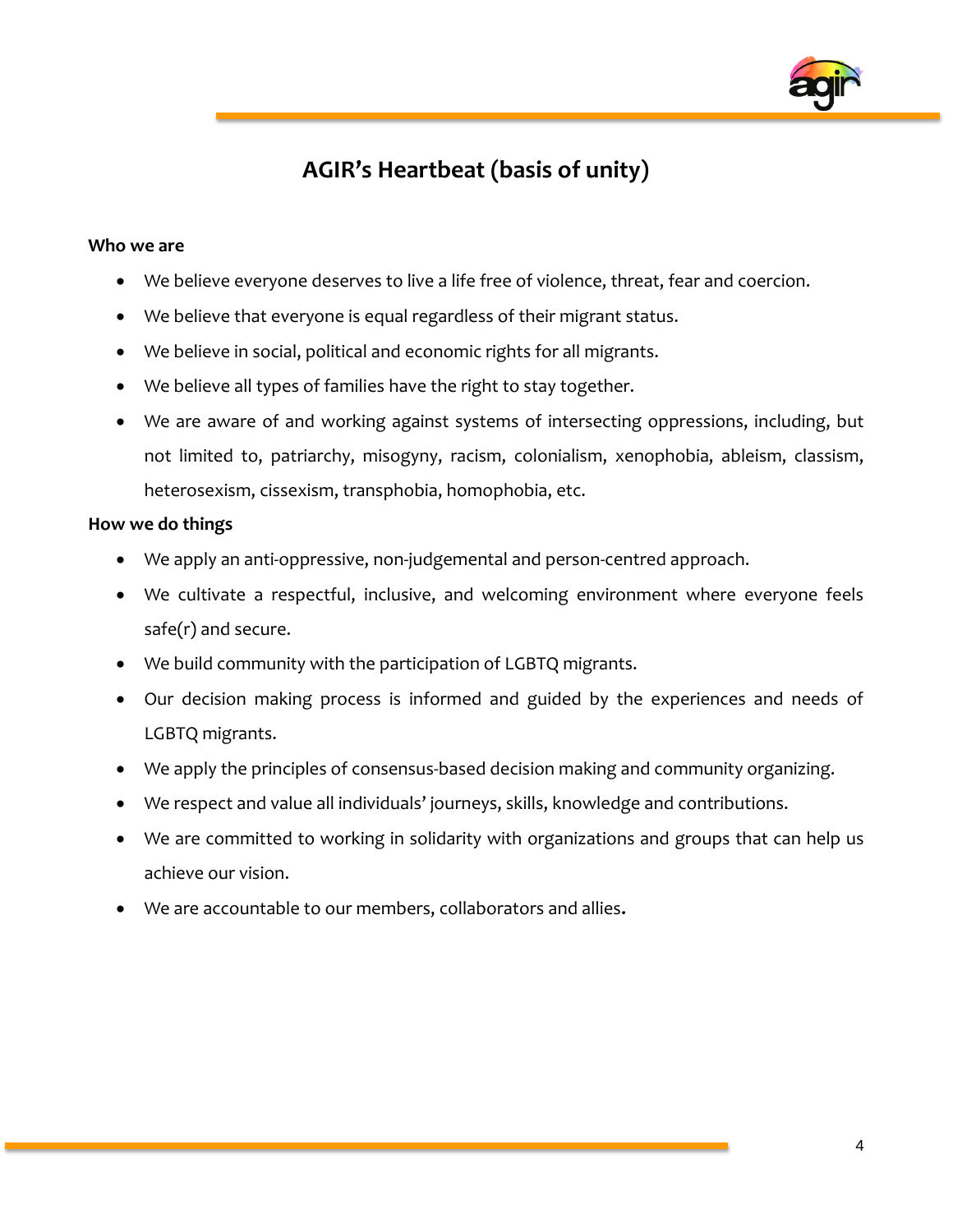

# **ANNUAL GENERAL MEETING (AGM) 2015**

#### **Summary**

AGIR's previous AGM was held on June 29th, 2015, in room 404 at the Centre 2110, at 1500 de Maisonneuve West, in Montréal. This was AGIR's fifth AGM. During this AGM, AGIR voted to pass the 2014 AGM meeting minutes, and the year-end financial and activity reports. In addition, 4 new board members were elected, 2 were re-elected, and 3 continued their mandates.

New board members:

- Alein Ortegon (French administrator)
- Carmen Ng (Treasurer)
- Liz Edith Acosta (General board member)
- Sofiane Chouiter (General board member)

Re-elected board members:

- Edward Lee
- Niel Ladode

#### **The adopted priorities**

- Priority #1: Develop fundraising strategies and/or funding applications.
- Priority #2: Find a physical space for AGIR to use for our work.
- Priority #3: Continue to increase AGIR support team capacity. Develop and implement AGIR support work recruitment and training.
- Priority #4: Create an active External Communications Committee.
- Priority #5: Develop more collective activities for AGIR members.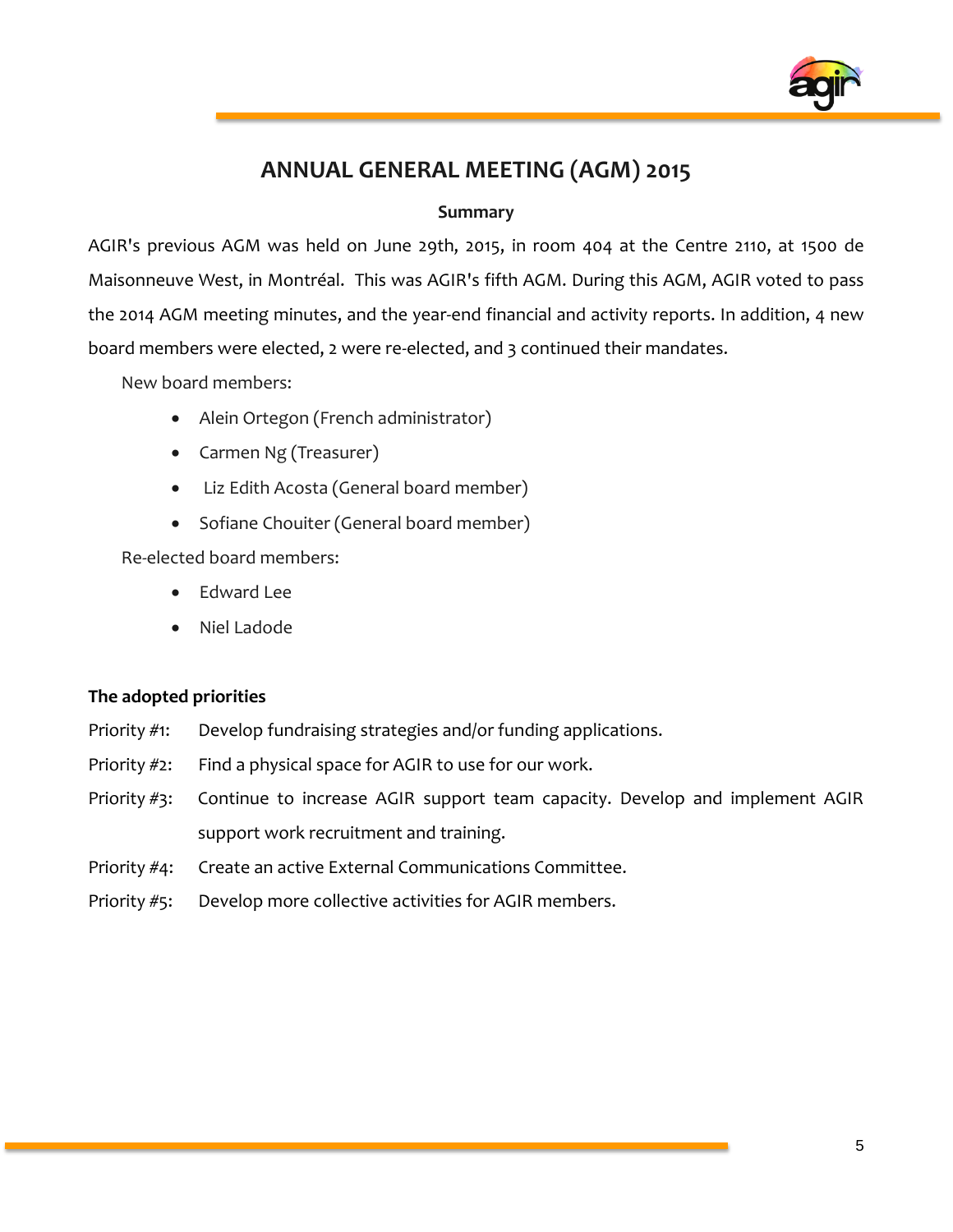

# **AGIR 2015-2016**

**The Board of Directors (BoD) Composition of BoD and calendar of meetings**

#### **Composition**

The AGIR Board of Directors (BoD) is composed of nine members: Six general members, two administrators (French and English) and one treasurer

- Administrator (French): Alein Ortegon (elected);
- Administrator (English): Akki Mackay (second year of their mandate)
- Treasurer: Carmen Ng (elected);
- General Board Members: Sofiane Chouiter, Liz Edith Acosta, Niel Ladode, Edward Lee (elected), as well as Betty Iglesias, Christina Olivieri (second year of their mandate).

#### **Calendar of meetings**

To ensure the achievement of our mission and priorities adopted at the AGM, the BoD met approximately once a month. These meetings were organized and prepared by the administrators. The administrators prepare the agenda, write the meeting minutes, and ensure people follow through with their tasks.

| 2015:  | July 12 <sup>th</sup> , August 23 <sup>rd</sup> , October 25 <sup>th</sup> , November 15 <sup>th</sup>                  |
|--------|-------------------------------------------------------------------------------------------------------------------------|
| 2016 : | March 3 <sup>rd</sup> , March 31 <sup>st</sup> , April 14 <sup>th</sup> , April 28 <sup>th</sup> , May 30 <sup>th</sup> |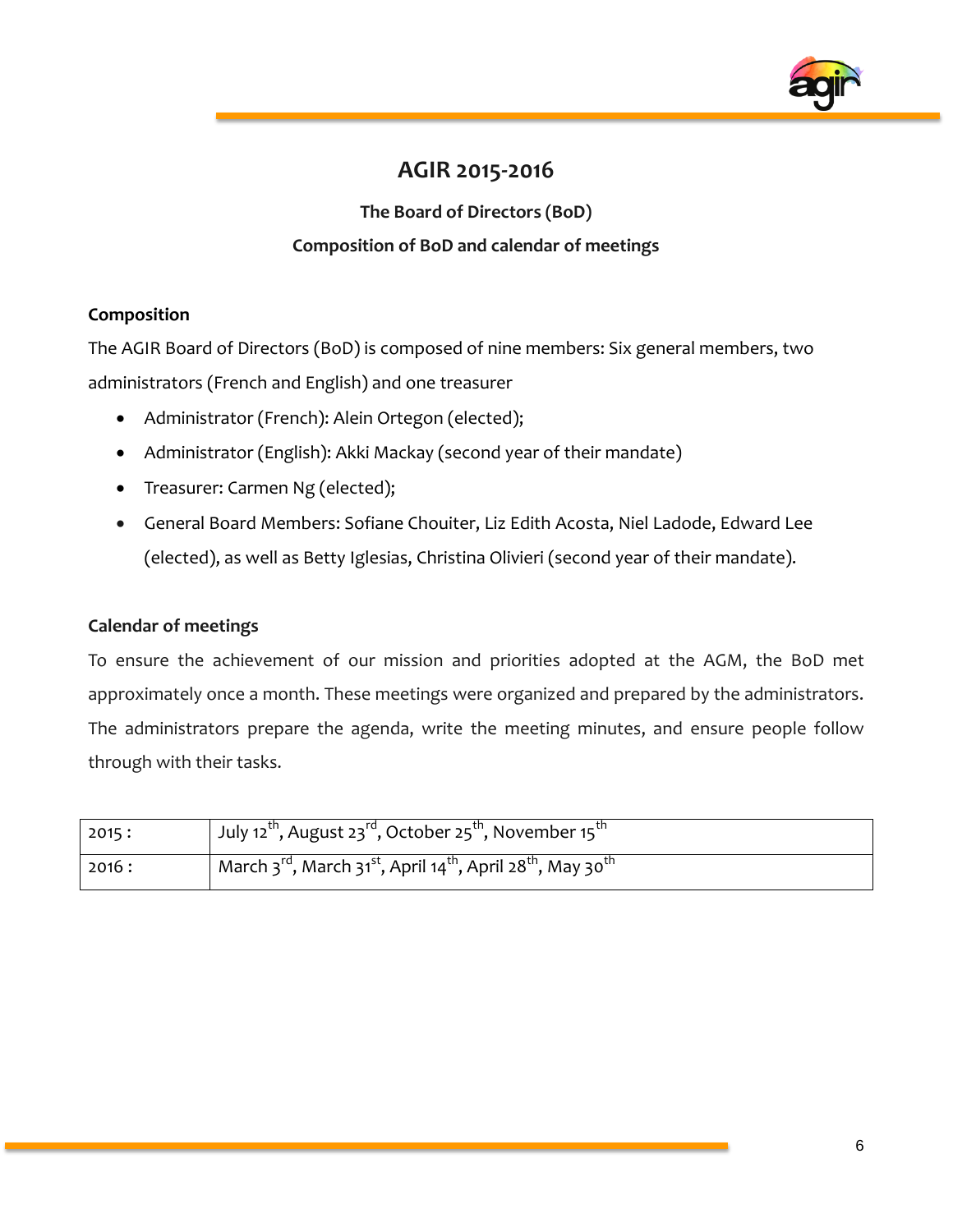

### **BoD sub-committees**

The Board is composed of 2 sub-committees: the support committee as well as the external communications committee. These sub-committees aim to implement not only the priorities that were adopted at the last AGM but also to implement AGIR's everyday activities.

#### **Support and accompaniment with LGBTQ migrants**

AGIR's Support Team offers support and accompaniment to LGBTQ individuals and couples as they progress through the refugee system or an immigration process, and/or with their integration and settlement, in Montreal.

The types of support and accompaniment that AGIR offers include:

- one-to-one meetings focused on active listening
- check-ins and follow-ups by phone call, text message and email
- referrals to social services and to community organizations related to legal services, housing, employment, education, healthcare, social activities, etc.
- providing accurate information about immigration and refugee processes
- providing letters of support for refugee hearings, Immigration and Refugee Board (IRB) appeals, sponsorship applications, Pre-Removal Risk Assessment (PRAA) and Humanitarian and Compassionate Considerations (H & C) applications
- attending refugee hearings and detention reviews in a support role
- supporting people in their relationships with professionals and services providers, including accompaniment to appointments
- peer support
- group support focused on mutual aid

Most LGBTQ migrants who contact AGIR are referred to us by their immigration or refugee lawyer. Many are also referred to us by service providers and community organizations. As well, some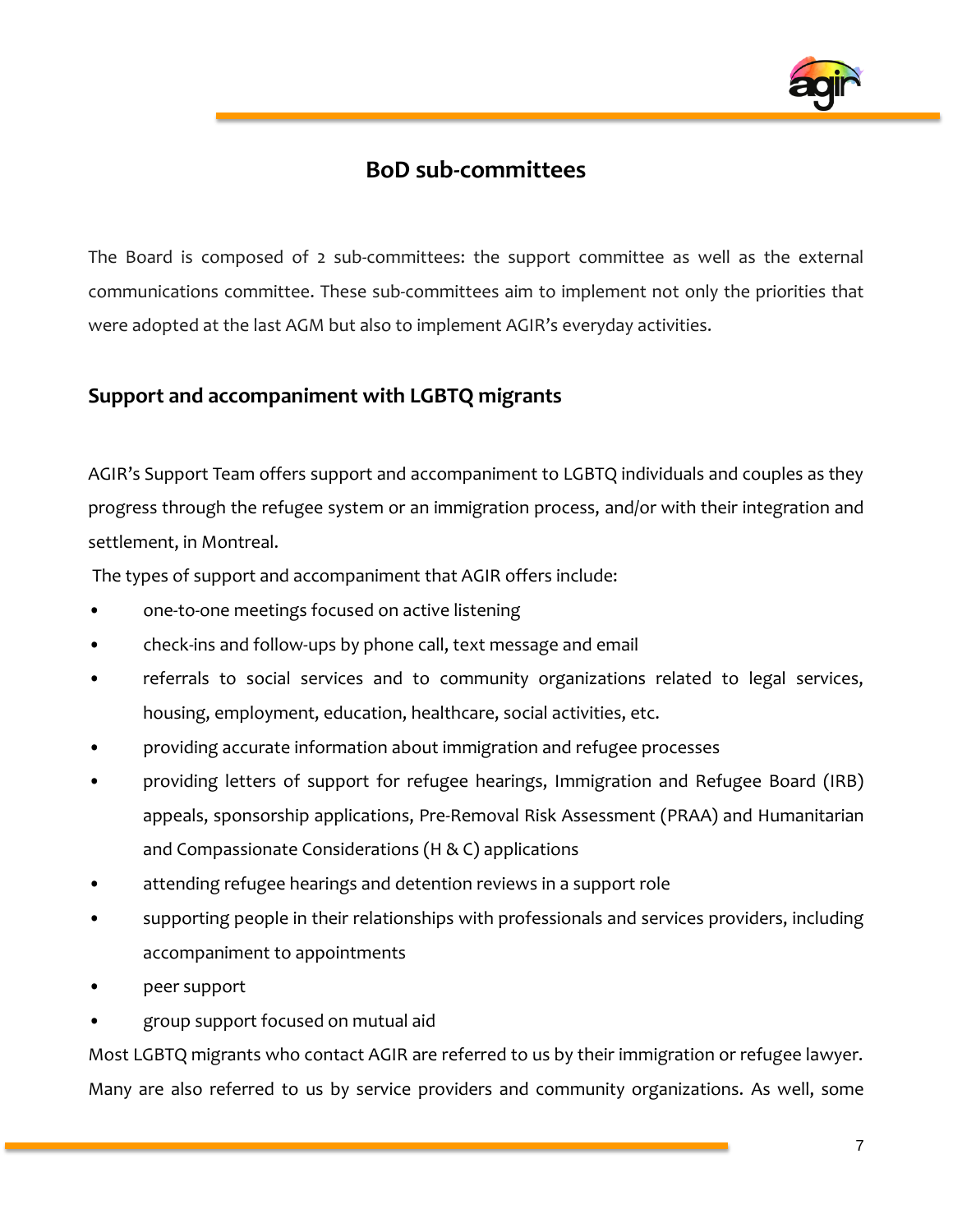

LGBTQ migrants learn about AGIR through word of mouth, such as from people who have previously been supported members.

#### **Support Team approach**

AGIR'S Support Team engages in an anti-oppressive, non-judgemental and person-centered approach to support and accompaniment work. Our support work focuses on active listening, harm reduction and relationship-building skills, with the aim of empowering supported members to make their own informed decisions. Support Team volunteers cultivate a confidential, respectful and welcoming 'space' so that supported members can feel safe(r) and (more) secure. They respect and value supported members' unique life journeys, their cultural experiences, their knowledge and skills, their fears and hopes. Support Team volunteers also critically reflect on and continually develop their practice of AGIR's approach, as well as their skills in support and accompaniment work.

#### **The Support Team**

AGIR's Support Team is composed of volunteers who identify as LGBTQ. Most came to Canada as immigrants or refugees, and most are racialized. All are knowledgeable in Canadian refugee and/or immigration processes and of the multifaceted challenges faced by LGBTQ migrants to Montreal, to Quebec and to Canada. At the same time, Support Team volunteers come from a variety cultural, educational, professional and life experience backgrounds, and each draws on their respective areas of knowledge, skills and experience to enhance their work in support and accompaniment.

AGIR's Support Team is a resourceful, generous and creative bunch. The support and accompaniment work they do is entirely on a voluntary basis (without any expenses reimbursed). Support Team volunteers organize themselves to be able to support and accompany LGBTQ migrants while at the same time being in paid employment and/or continuing their studies, and attending to other commitments in their lives. AGIR has no offices or equipment, so Support Team volunteers use their own resources, along with their wits and savvy, to stay in touch with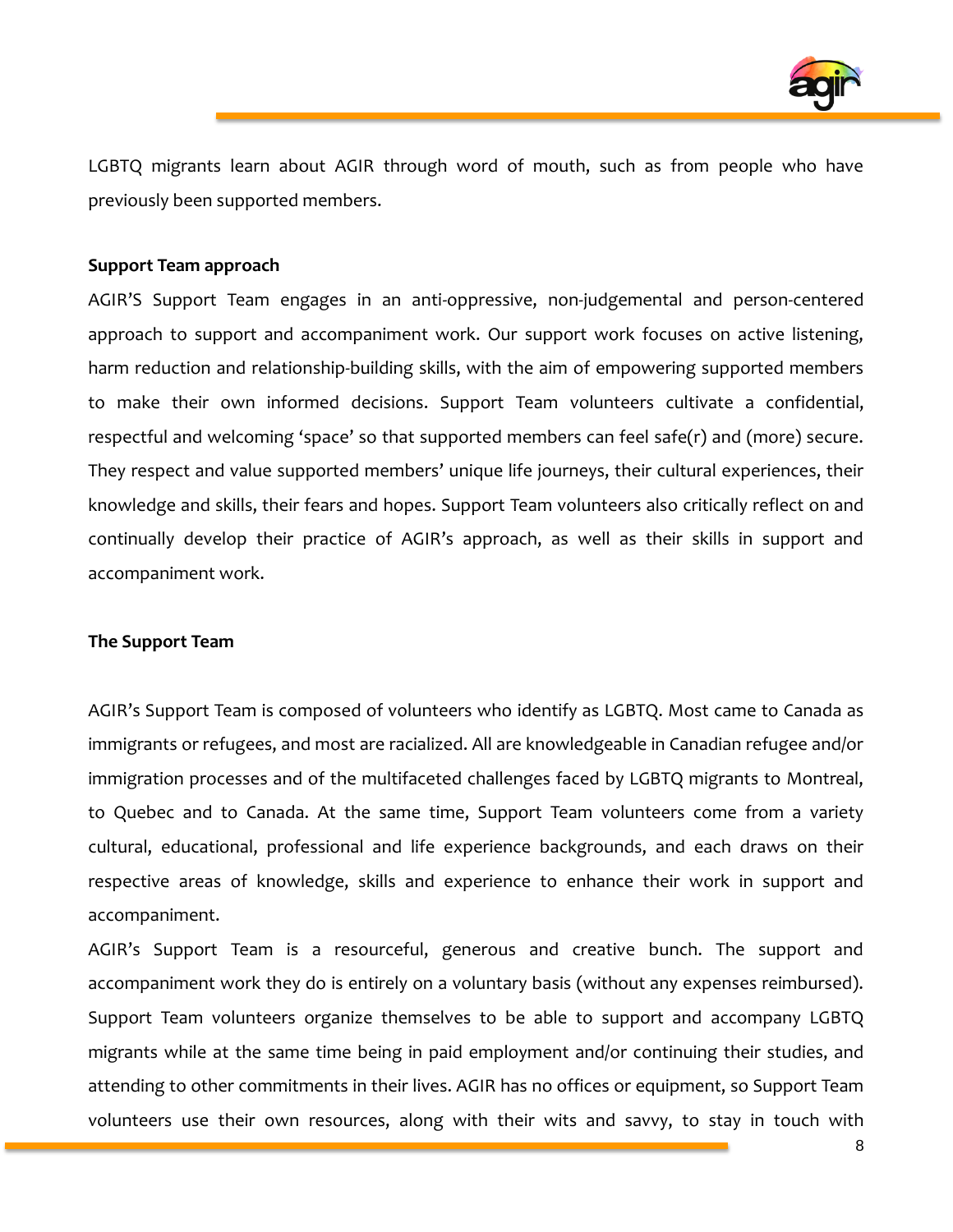

supported members, find and get them the information and referrals they need, arrange to meet with them in safe spaces, and so on.

#### **AGIR's Support Team Volunteers 2015-2016**

Support and accompaniment with LGBTQ refugee claimants: Alein Ortegon, Betty Iglesias, Christina Olivieri, Cynthia Beaudry, Edward Lee and Sofiane Chouiter

Support and accompaniment with LGBTQ migrants navigating immigration processes and/or integration and settlement in Montreal: Individual support: Betty Iglesias, Edward Lee and Sofiane Chouiter Group support: Christina Olivieri and Cynthia Beaudry

#### **Supported Members**

#### **Demographics, Processes, Outcomes**

For the period of April 1st, 2015, to March 31st, 2016, AGIR supported 35 LGBTQ migrants through the refugee claim process, an immigration process or with their integration and settlement in Montreal. These "supported members" of AGIR arrived in Canada from a number of regions across the world, from 16 countries of origin: Cameroon, Chile, Columbia, France, Ghana, Guinea, Indonesia, Iraq, Lebanon, Mali, Morocco, Nigeria, Saint-Vincent and the Grenadines, South Africa, Syria and Togo. The majority of these supported members are men, along with 10 women, 2 trans women and 2 trans men.

This year, AGIR supported LGBTQ migrants whose ages ranged from their early twenties to their mid-fifties, of which 75% were in the range of 20 to 29 years old. Like previous years, supported members had a diversity of educational, career and life experience backgrounds. As in recent years, the vast majority of this year's supported members  $-27$  individuals out of  $35 -$  were progressing through the refugee claimant system, having fled their countries of origin due to being persecuted for their sexual orientation and/or gender identity, and were seeking protection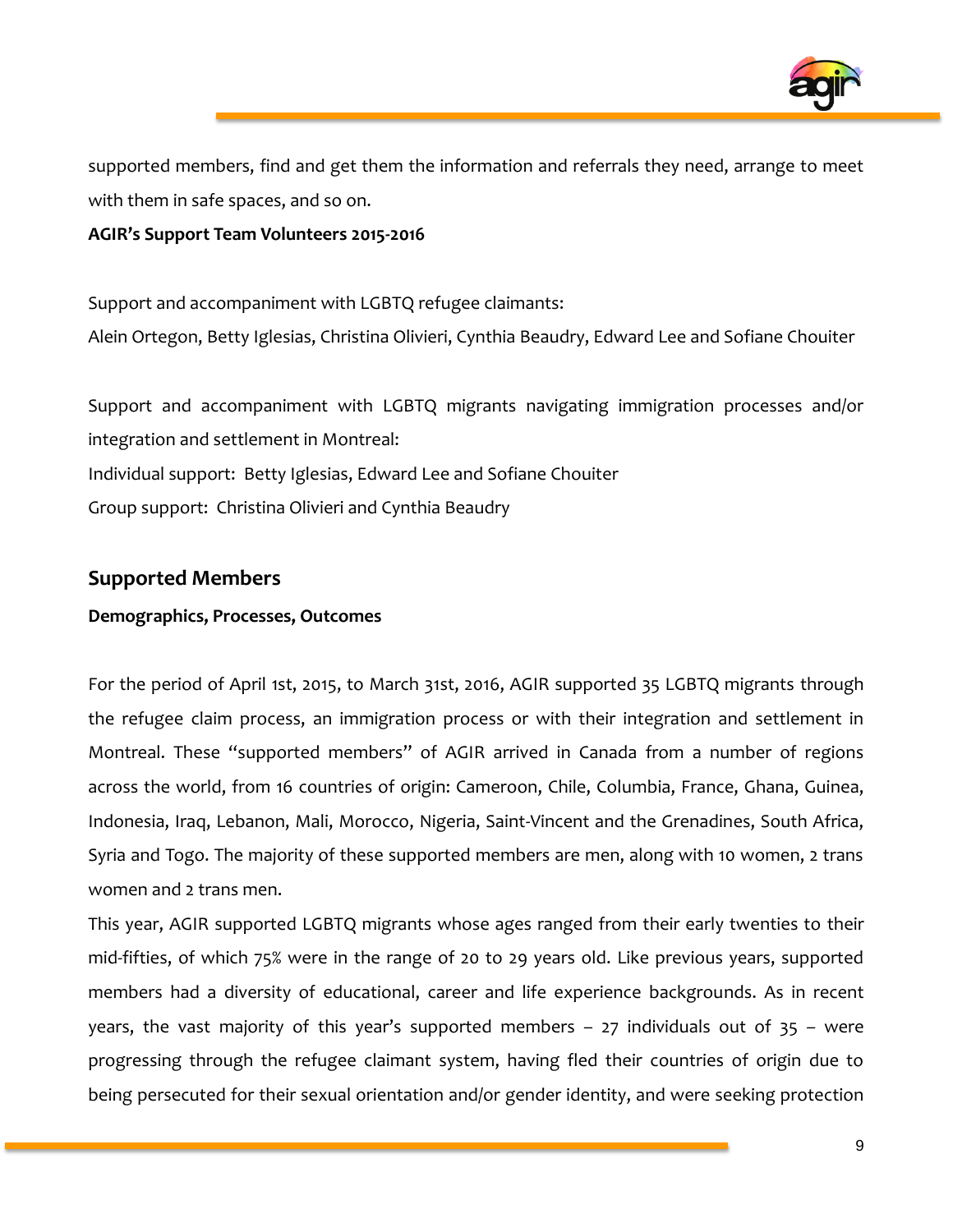

in Canada. Of note, 80% of the LGBTQ refugee claimants supported by AGIR this year came from 6 countries across West Africa alone.

#### **LGBTQ refugee claimants supported by AGIR**

As indicated in the table below, 17 AGIR supported members received positive decisions on their refugee claims, recognizing them as refugees or protected persons. On March 31st, 2016, four supported members were at various stages of the appeals process, while one supported member was still awaiting the decision after their hearing and five supported members were awaiting the scheduling of new hearing dates.

| AGIR Supported Members' Outcomes and Progress through the Canadian<br>Refugee System - April $1^{st}$ , 2015 to March $31^{st}$ , 2016 |          |  |
|----------------------------------------------------------------------------------------------------------------------------------------|----------|--|
| <b>Accepted as Refugees or Protected Persons</b>                                                                                       | 17       |  |
| Positive decision on refugee claim after hearing                                                                                       | 17       |  |
| Negative decision on refugee claim after hearing,<br>-<br>then positive decision through appeals process                               | $\Omega$ |  |
|                                                                                                                                        |          |  |
| Negative decision on refugee claim after hearing,<br>currently in appeals process                                                      | 4        |  |
| Waiting for decision after hearing                                                                                                     |          |  |
| Waiting for new hearing date to be scheduled                                                                                           | 5        |  |
| Total:                                                                                                                                 | 27       |  |

#### **LGBTQ migrants supported by AGIR in their immigration processes**

The immigration processes that 2 AGIR supported members were navigating outside of the refugee claim system included applying for permanent residency and having a name change officially recognized despite not yet having Canadian citizenship. Both of these processes are ongoing and these supported members continue to access AGIR support.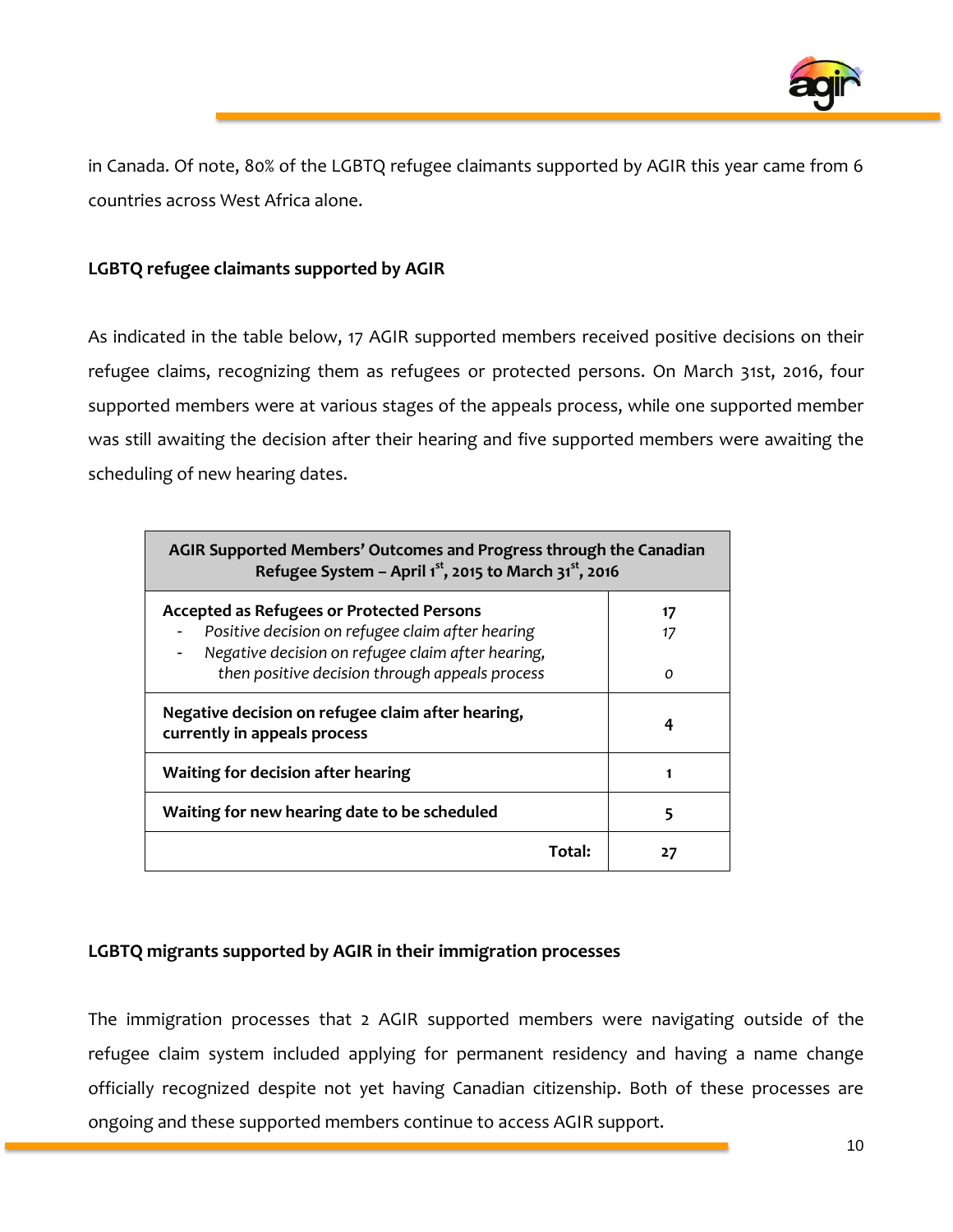

#### **LGBTQ migrants supported by AGIR in their integration and settlement in Montreal**

This year, 6 LGBTQ migrants (who were not in the refugee or an immigration process) accessed AGIR's support for specific needs related to their integration and settlement in Montreal. AGIR provided these supported members with information and referrals to organizations and resources related to housing, employment, health and social services, and legal clinics, among others. As well, one of these supported members was supported with their complaint to Quebec's Labour Relations Board (Commission des normes du travail). Furthermore, 3 of these supported members participated in AGIR's first Support Group for LGBTQ Migrants.

"Thank you to AGIR for supporting me through to my hearing, which was a very difficult period for me. I was accompanied by a wonderful support volunteer who kept my spirits up while I was going through very difficult moments like having to recount my life to people I didn't know. Her support really helped me, her little tips that I put into practice, to alleviate the fear inside of me. I say thank you and I ask AGIR to continue supporting LGBT migrants in need."

> "The support that AGIR gave me in a particular moment in my life was a true gift. It was a difficult period and AGIR's help was more than appreciated. To be there, present and listening to me... a small thing for AGIR, but it was a huge thing for me. What would I have done if AGIR wasn't there? All that AGIR did means a lot to me. I am both moved and grateful. I will never be able to thank AGIR enough. Thank you!."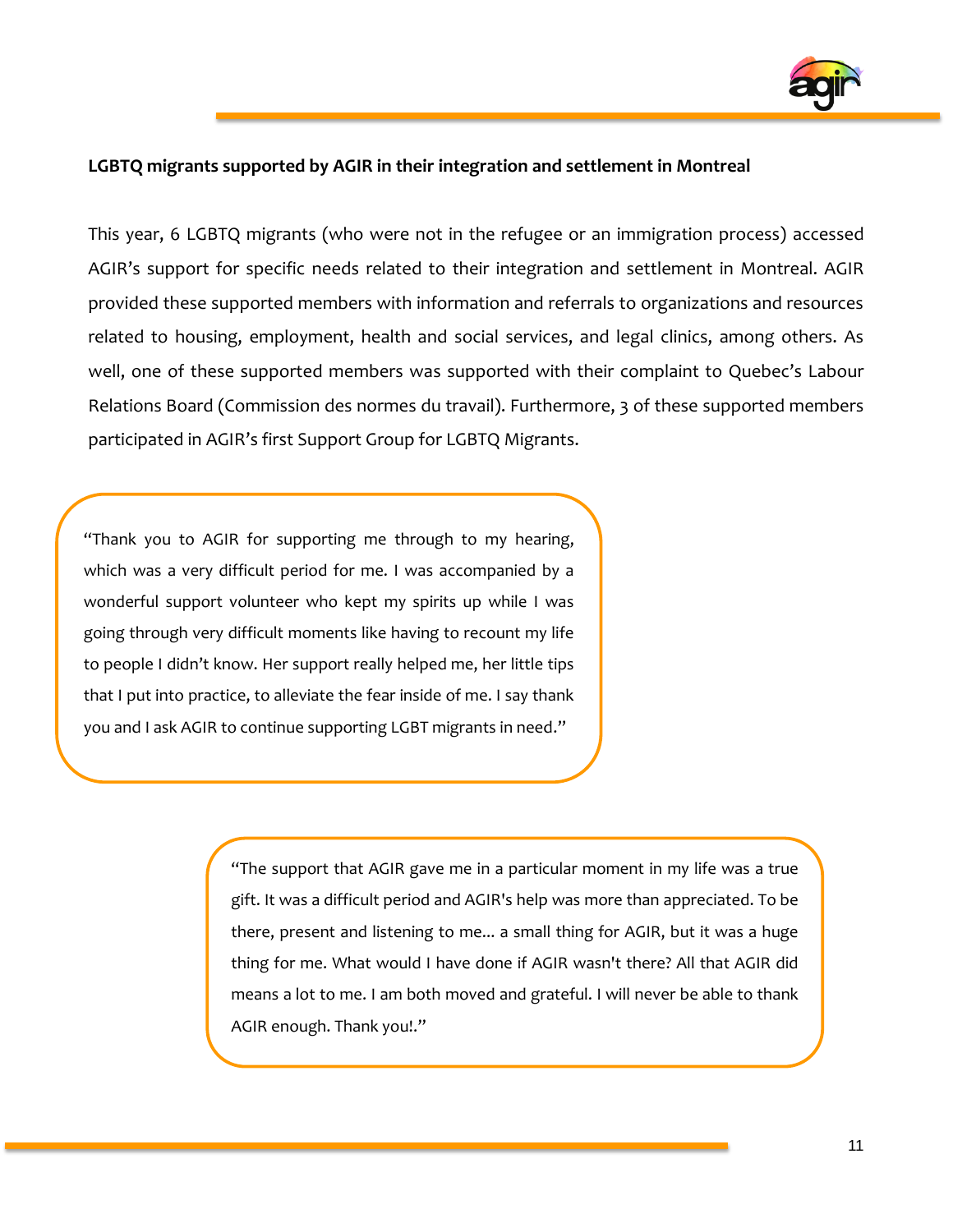

In recent years, the reforms to the refugee system have proven challenging for AGIR's Support Team's ability to support several individuals at once through such a rushed and intense process. So, over this past year, AGIR added two new support and accompaniment volunteers to the Support Team, as well as hosted a Master of Social Work student who ran a pilot project Support Group for LGBTQ Migrants along with providing support and accompaniment to individuals.

These additions resulted in the Support Team's improved capacity for offering support in four languages (French, English, Arabic and Spanish), an increase in the number of supported members who were co-supported by two or more volunteers (instead of by just one), and the opportunity for roughly a third of our supported members to have engaged in mutual aid and community building through the 'safe space' of the Support Group.

#### **Pilot Project: Support Group for LGBTQ Migrants**

This year, AGIR collaborated with a Master of Social Work student from the University of Québec in Montreal (UQAM), Cynthia Beaudry, to develop AGIR's first support group! Meeting our strategic priorities for 2015-2016, this pilot project gave 11 English-speaking supported members (2 women, 9 men; 8 from West Africa, 2 from the Middle-East and 1 from South-America) the opportunity to participate in 10 group sessions during the coldest months of the year.

Thanks to AGIR Support Team volunteer Christina Olivieri who co-facilitated the group, financial support from QPIRG Concordia and QPIRG McGill, l'Astérisk who lent us their space and African Rainbow who gave us free tickets to the Massimadi film festival, participants were able to benefit from discussions (e.g., "how it's going", "homosexuality", "Montreal activities", "culture shock", "family", "the hearing") and activities (e.g. Head and Hands sexual health workshop, traditional meals prepared by participants) and outings (e.g. LGBTQ Afro-Caribbean movies) during which they developed friendships and supported each to better integrate into their new lives in Montreal.

This project led to many positive results. For example, the majority of participants said that they felt better able to face their personal difficulties due to their participation in the group, and that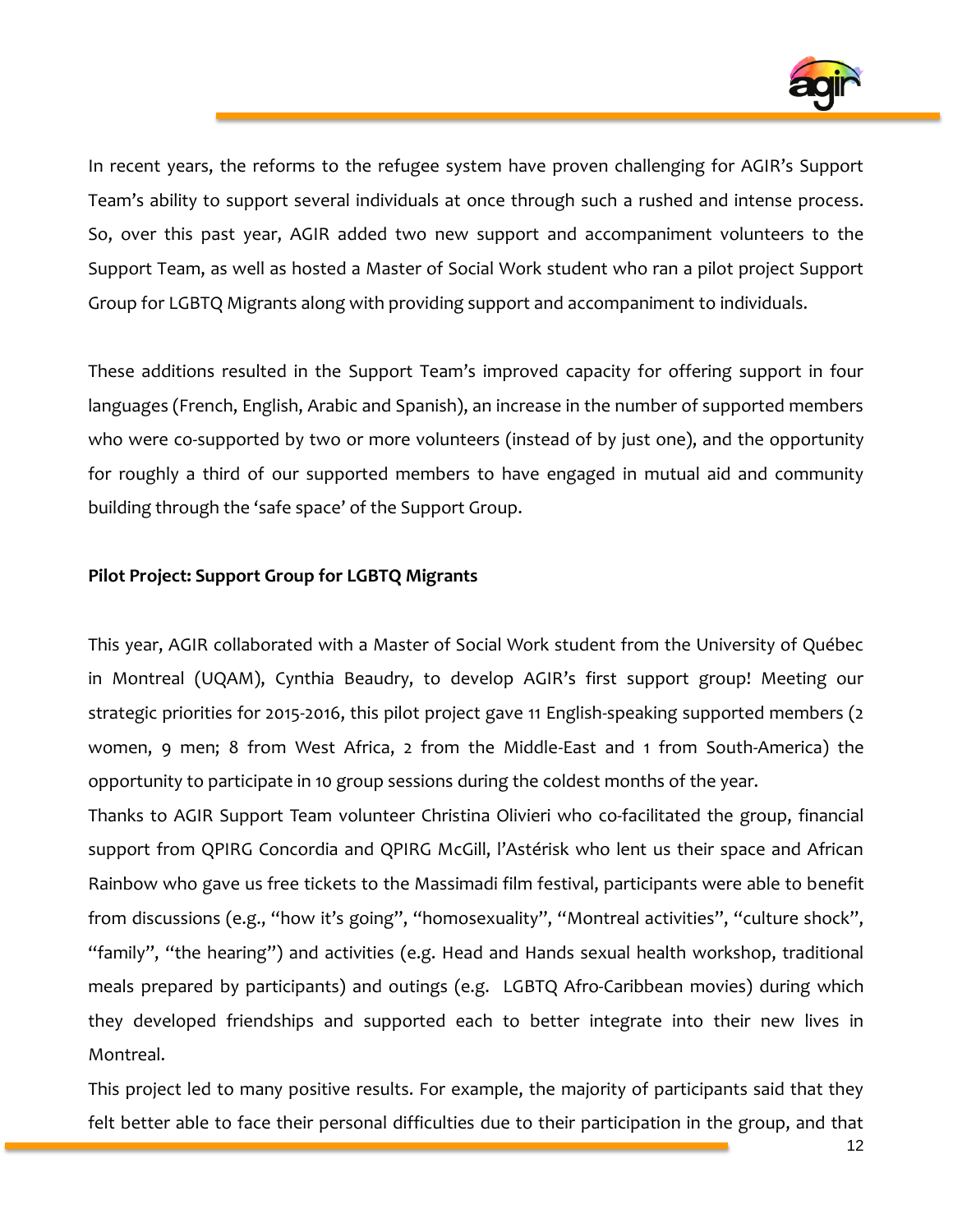

the group helped them to better accept themselves as LGBTQ people. The project also supported the capacity of AGIR's support team by diminishing participants' need for individual support. Following group participants' request, we decided to organize social activities during the summer and to work towards finding ways to continue support groups in the fall. Amongst other things, we plan to improve the groups by prioritizing francophone members', women's and trans people's participation, as well as the cultural diversity of participants. We also want to make sure that the co-facilitators' identities are more representative of participants' experiences, and prioritize supported members' participation in co-facilitation.

Thank you so much to everyone who contributed to making this project a success!

"Participating in the group erased my fear of isolation as I arrive in Canada. Because I was chanced to meet wonderful friends and facilitators who made me feel at home."

"I felt supported by group members because of their views, ideas and opinions they share makes me happy and welcome to the group."

> "Participating in the group erased my fear of isolation as I arrive in Canada. Because I was chanced to meet wonderful friends and facilitators who made me feel at home."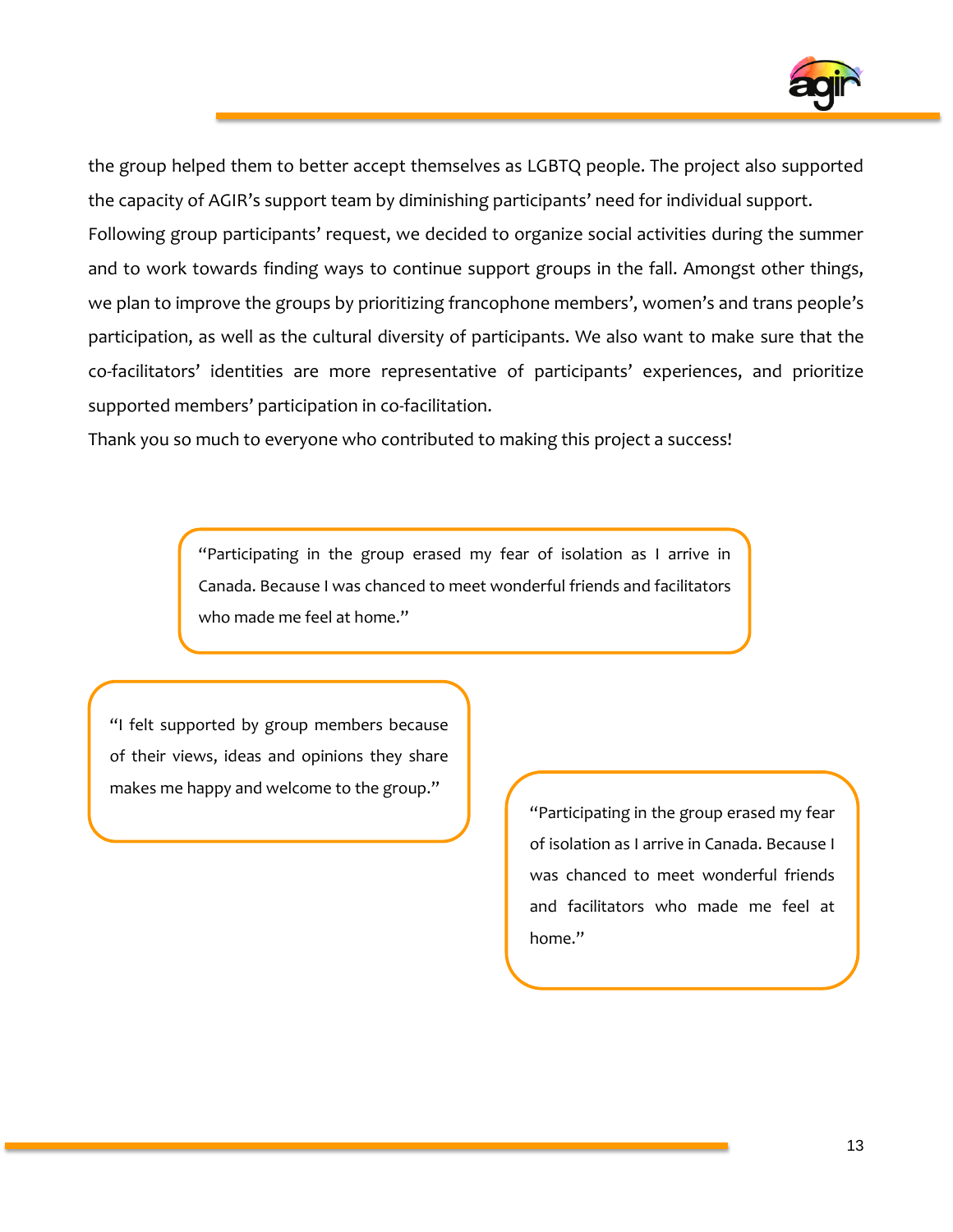

"The group helped me express myself as gay person. In French class I tell my colleagues: moi et mon [chum], I'm not hiding that I [have a boyfriend]."

"It helped me to really discover myself and have started applying our rules, regulation and norms in my personal life."

"I felt more confident to face my personal difficulties because the group gave me the exposure to express myself freely e.g. during my hearing I was straight forward and was with confident because of my encounter with the group."

#### **The Support Committee**

In November 2015, members of the AGIR's Support Committee (which oversees and contributes to the work of support and accompaniment) had the opportunity to participate in the Canadian Council for Refugees' Consultation in Hamilton, Ontario, by co-organizing and moderating a workshop on LGBTQ refugee mental health. Through facilitated round table discussions, wrokshop participants addressed the lack of awareness and training around the mental health and wellness needs of LGBTQ refugees. Facilitators and participants also shared their experiences, practices and insights into ways of better welcoming and serving LGBTQ refugees in our organizations and communities, and of better understanding and supporting their wellness needs without reinforcing or creating new forms of oppression.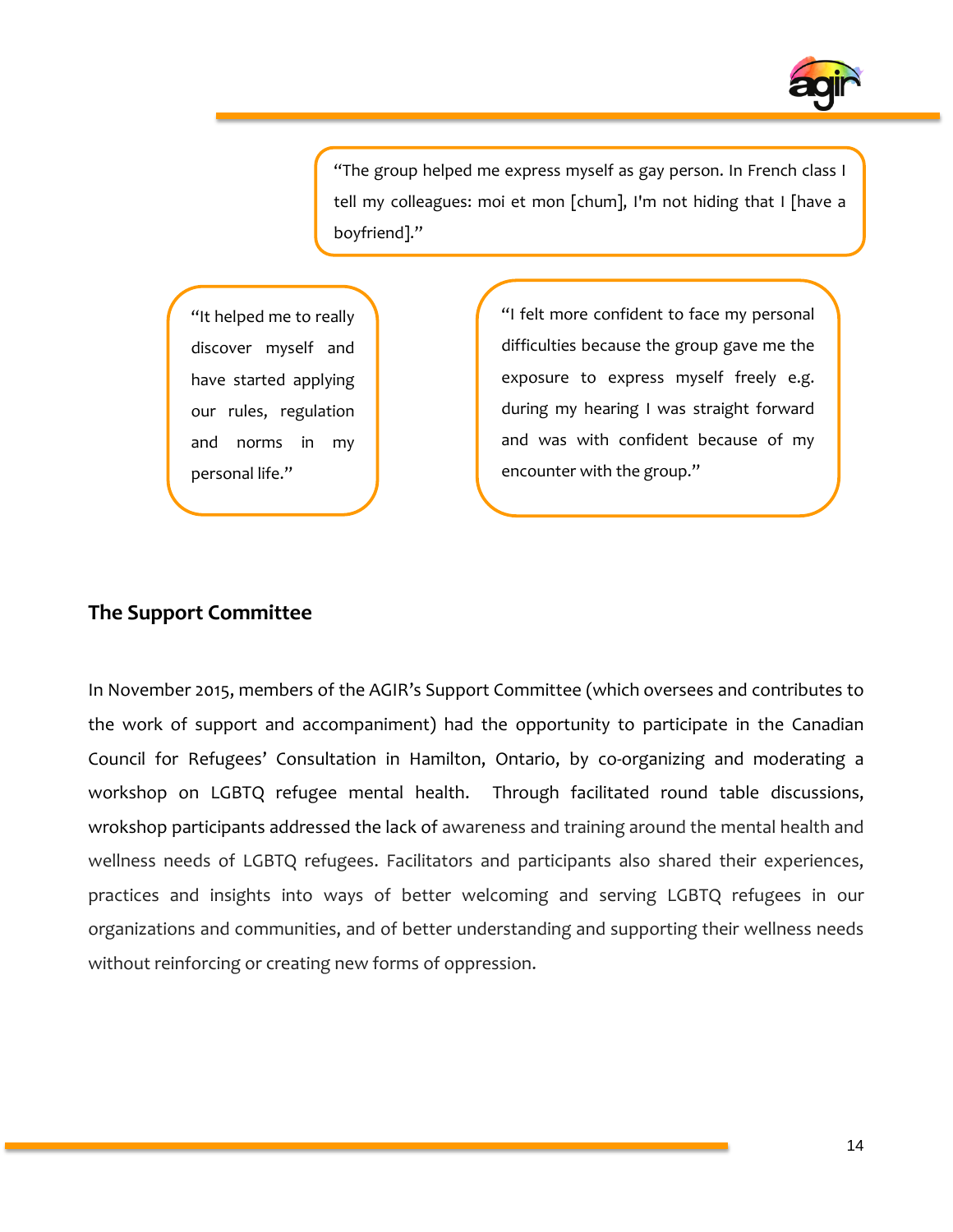

#### **External Communications Committee Report**

This was AGIR's first year with an active External Communication Committee. The committee held 5 meetings between April 1st 2015 and March 31st 2016: April 2015, May 2015, September 20th 2015, October 18th 2015, January 28th 2016.

#### **The roles, responsibilities and tasks of the committee are outlined in AGIR's bylaws as follows:**

- Answer email inquiries from potential supported members
- Answer email inquiries from potential collaborators and/or partners
- Answer email inquiries from other service providers that wish to communicate with AGIR
- Update information on AGIR's Facebook page and Facebook group
- Send out invitations to AGIR general members (AGA, Christmas party, social events)
- Manage AGIR's calendar of events (PRIDE Community Day, journee de lutte contre l'homophobie, conferences, etc)
- Input new general members into database

## **The main tasks and projects that the committee worked on during the 2015/2016 year were as follows:**

• Creating a set of guidelines outlining how AGIR should proceed when receiving endorsement requests from other organizations (for example, a request for AGIR to formally endorse a demonstration), as well as procedures for ongoing partnerships between AGIR and other organizations.

The creation of an online database to catalogue contact information of our various members (such as supported members, general members, and potential volunteers). The next step related to this task will be to create e-mail lists for specific types of members (such as a "supported members" e-mail list), so that AGIR can contact members more efficiently.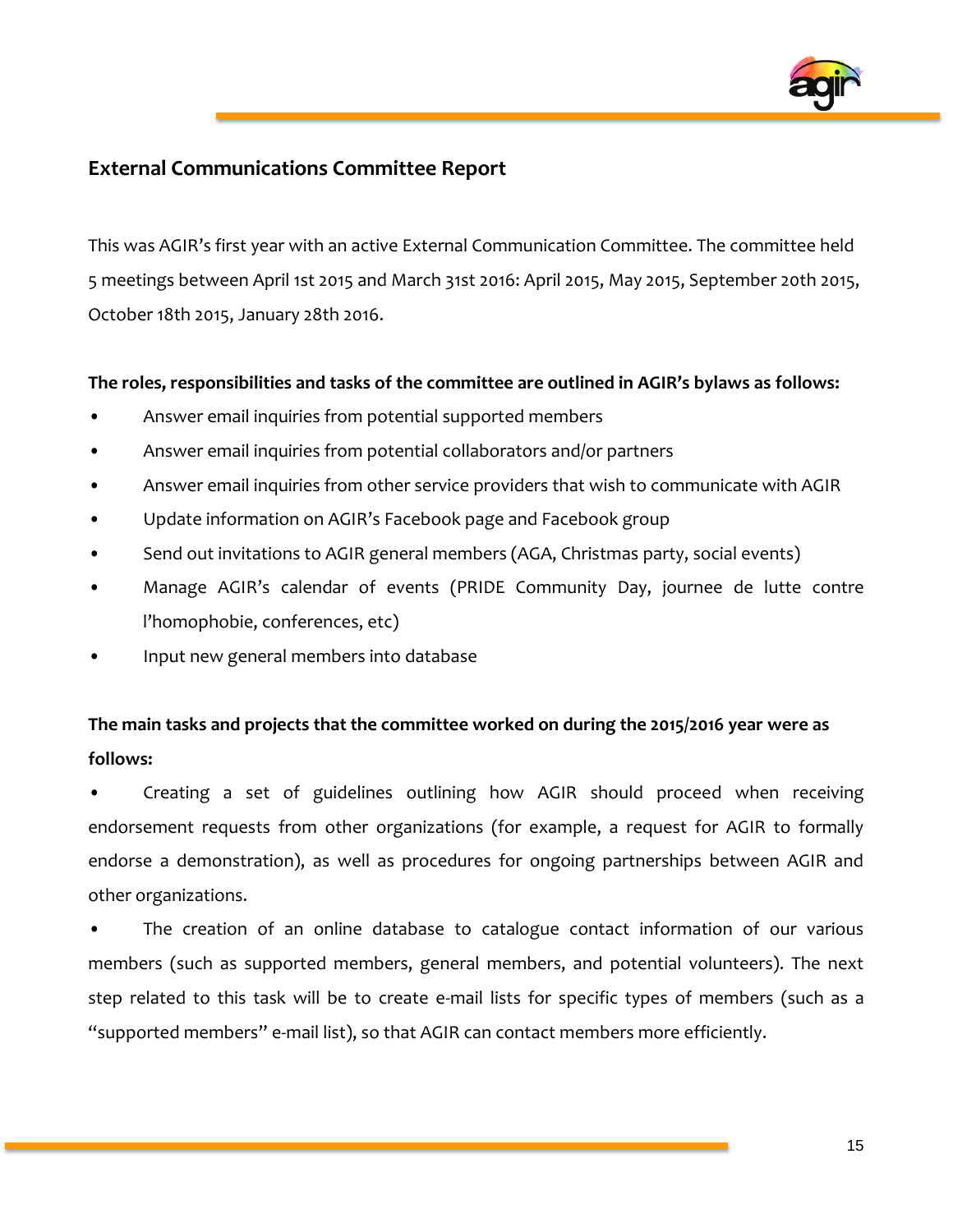

• The reorganizing of AGIR's primary e-mail account. This task included deleting old e-mails, and creating folders to sort existing e-mails, such as "endorsement requests", "support requests", and "volunteers".

With the support of AGIR's treasurer, who sits on the committee, the development of longterm fundraising strategies: the development of a monthly donor program, and the creation of a one-minute animated promotional video to be used for fundraising purposes, and for the general promotion of AGIR. Currently, a script has been developed for the video. Next steps include animation and video voiceover.

#### **Goals for the upcoming year for the committee include:**

- The redevelopment of AGIR's website.
- Increased social media presence.
- Creating a more efficient system for responding to e-mails, and forwarding e-mails to the appropriate people within AGIR (ex. the treasurer, the support committee)
- The development of a volunteer coordinator position, possibly to be filled by current English Administrator and member of the External Communications Committee, Akki Mackay.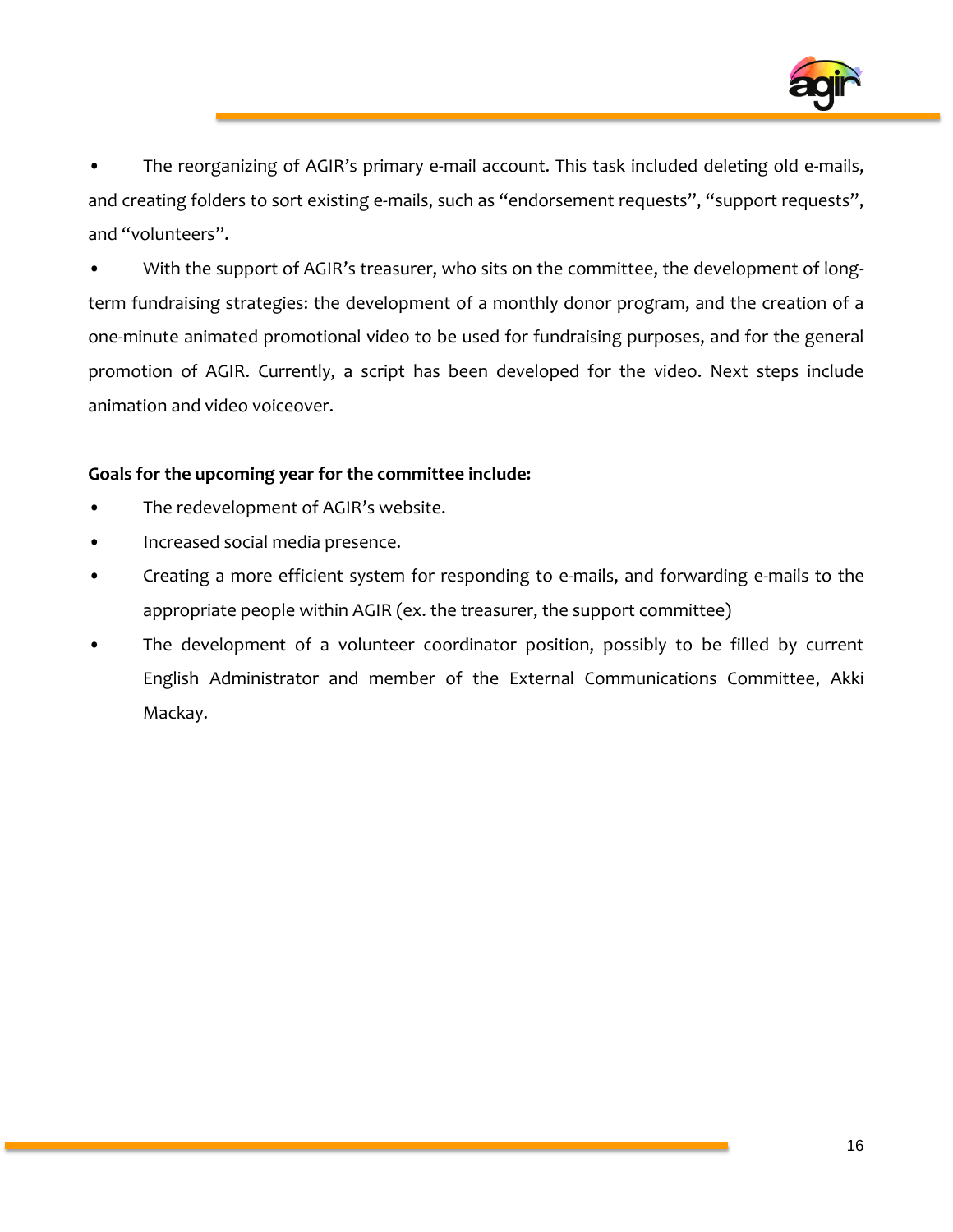

### **Research**

In March 2016, METISS (Migration et ethnicité dans les interventions en santé et en services sociaux) researchers Edward Ou Jin Lee (who is also an AGIR board member) and Habib El-Hage received funding from METISS for a « projet de valorisation ». This projet aims to develop an LGBTQ migrant support work practice guide. This guide incorporates key findings from the AGIR - METISS research report (published in April 2015), along with previously developed workshops, in order to present a comprehensive practice guide for present and incoming AGIR support workers. This practice guide would increase AGIR's capacity to provide support to LGBTQ migrants (particularly refugees) and could serve as a resource for various LGBTQ and migrant community organisations and social services in Montreal.

**METISS (Migration et Ethnicité dans les Interventions de Santé et de Service social)**

<http://www.sherpa-recherche.com/fr/sherpa/equipes-recherche/metiss/>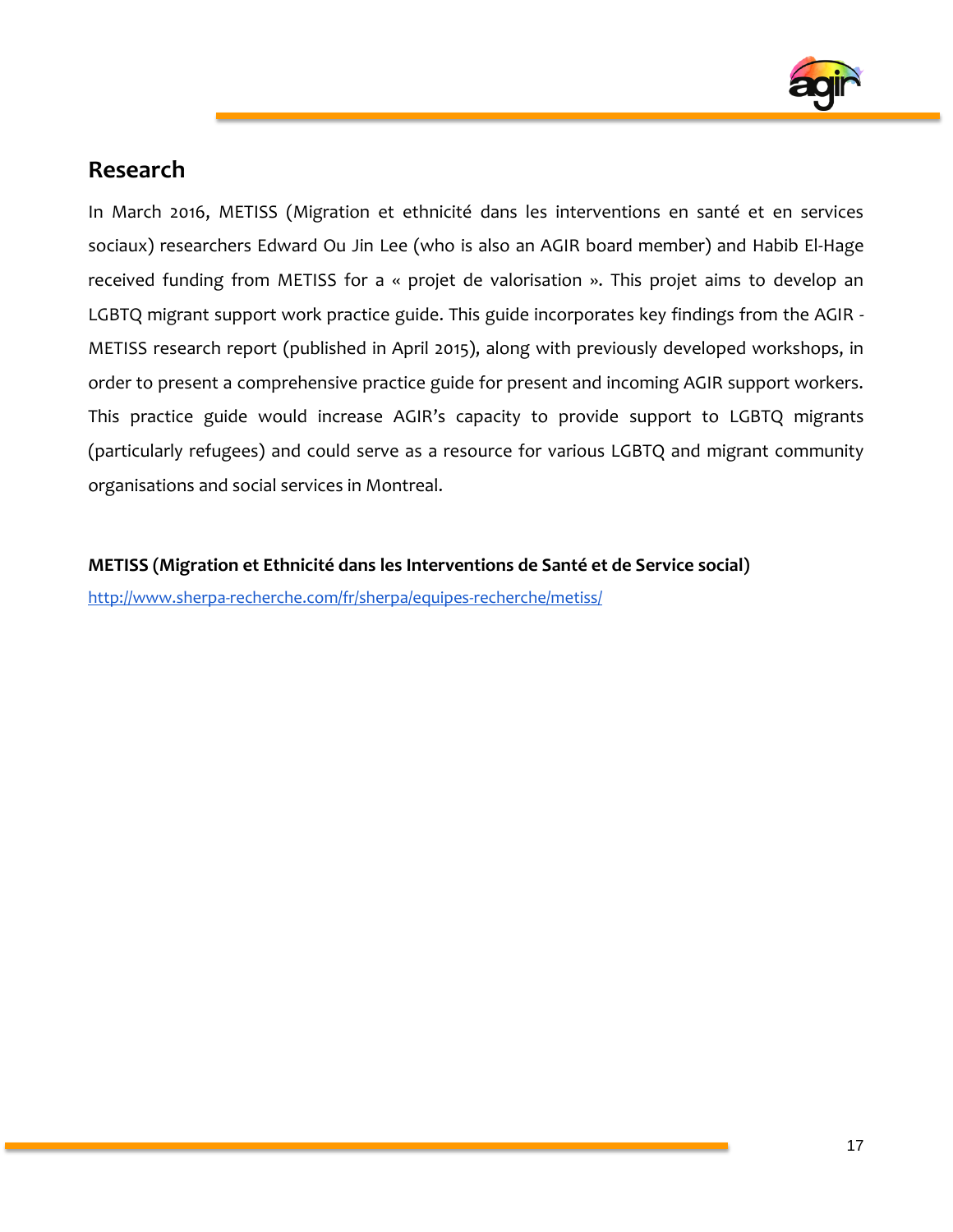

# **Proposed AGIR Work Priorities**

# **April 1st 2016 – March 31st 2017**

- Priority #1: Continue to develop, and start to implement, fundraising strategies and funding applications.
- Priority #2: Find a more stable and permanent physical space for AGIR to use for our work.
- Priority #3: Continue to develop support team capacity, and start to implement recruitment and training strategies.
- Priority #4: Start to develop strategies to better integrate volunteers in all areas of AGIR's work.
- Priority #5: Continue to offer collective activities to AGIR members.